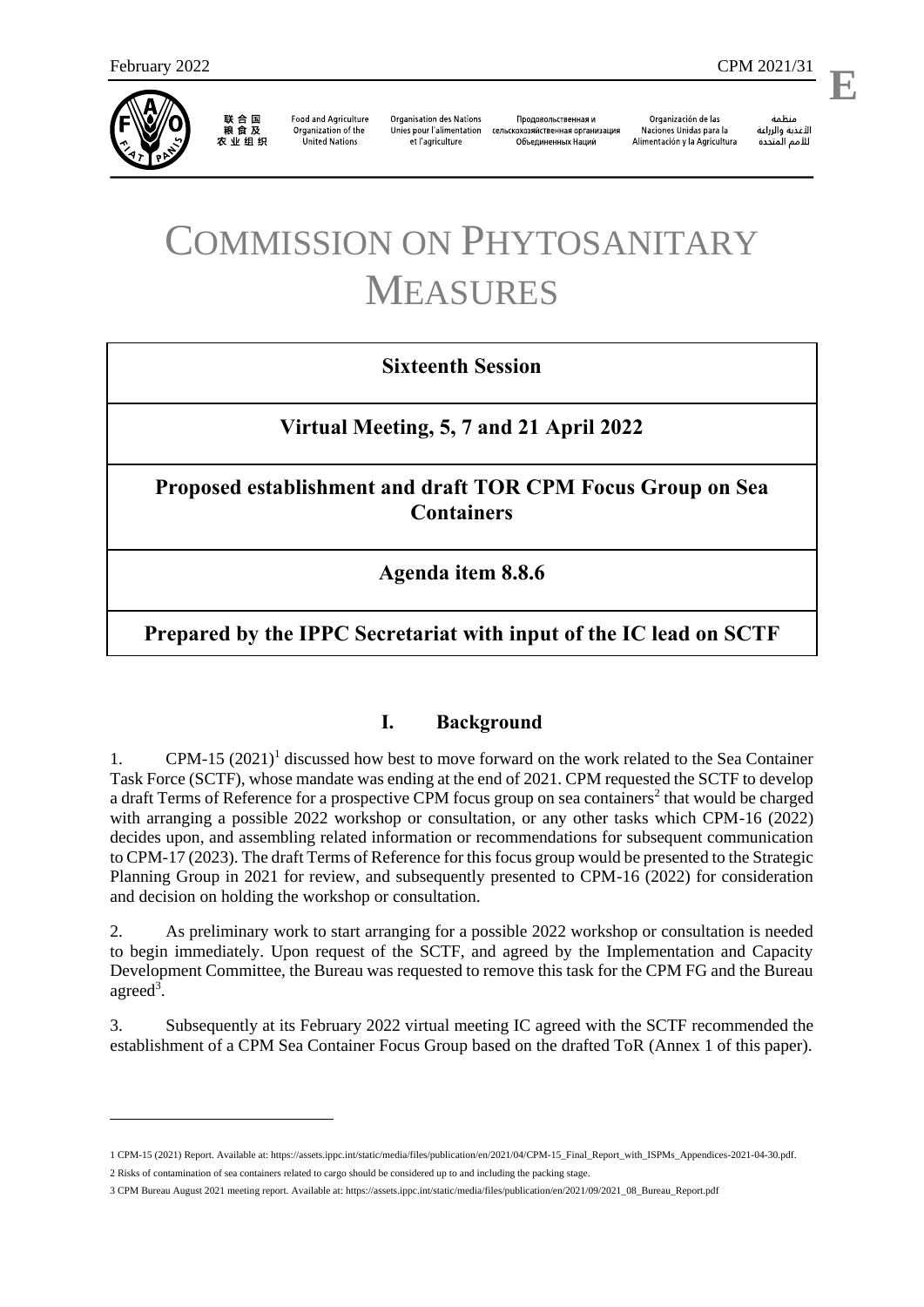4. The CPM is invited to:

- 1) *approve* Terms of Reference for CPM Focus Group on Sea Containers (Annex 1 to this paper)
- 2) *establish* CPM Sea Container Focus Group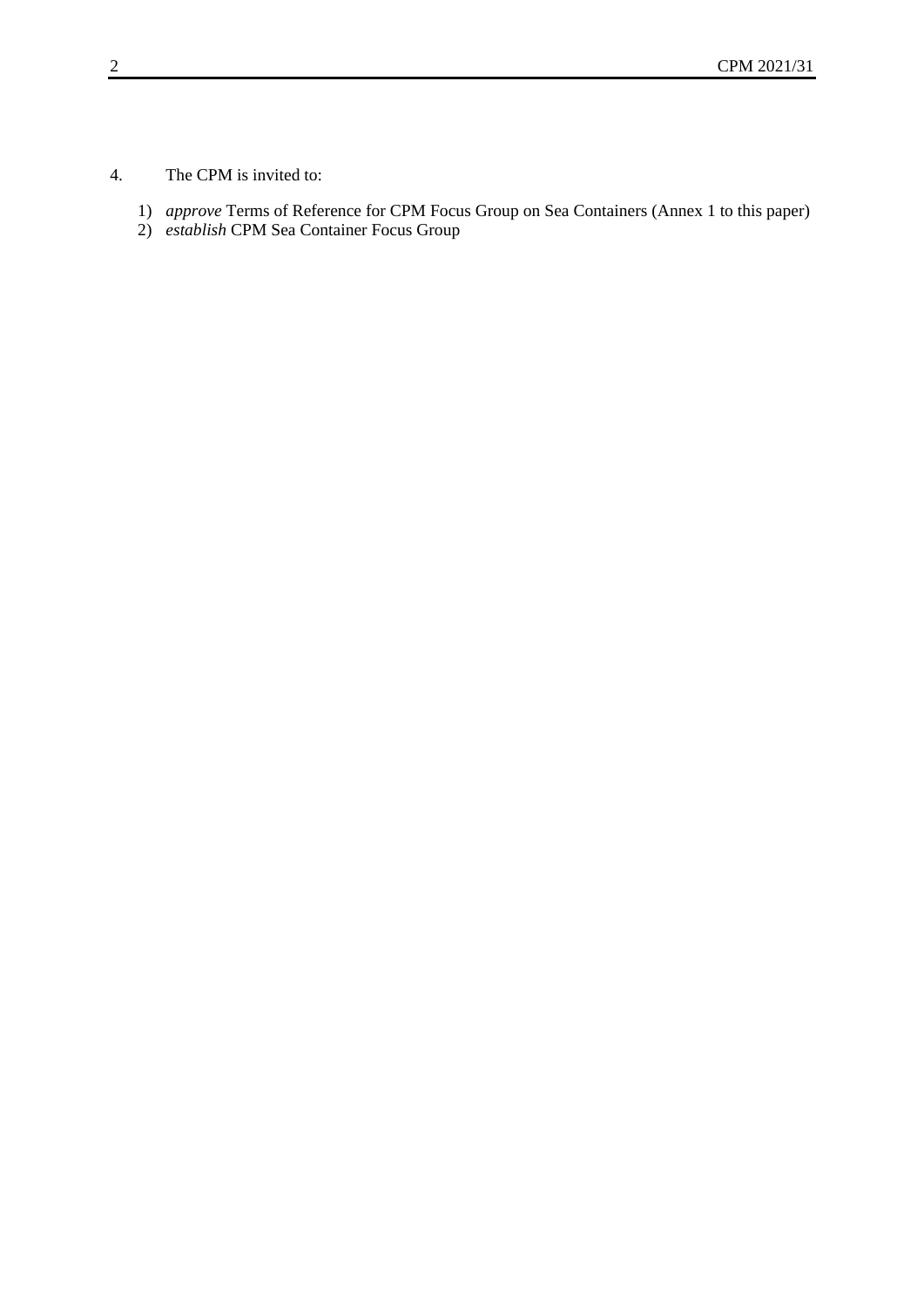## **Annex 1. Terms of Reference for CPM Focus Group on Sea Containers**

#### **1. Process**

1. A CPM Focus Group (FG) on Sea Containers would meet and complete the tasks outlined as follows. The final report of these meetings will provide advice on how to address the pest risks associated with the movement of Sea Containers and would be presented to the CPM. A call for experts will be made by the IPPC Secretariat and nominations will be reviewed against the stated criteria. Experts will be recommended to the Bureau which will review and select the experts for this FG. The FG will consider the outcome of international workshop and report back to CPM-17 (2023).

### **2. Composition of the FG and criteria for selection of experts**

2. The proposed composition attempts to take into account the differences between developing and developed countries with respect to any regulatory approach and its potential impacts on trade, legislative and regulatory capacities, human resource capacities, etc.

3. The FG members will be selected based on their skills and knowledge. The FG should be composed of:

- 4. Four experts from contracting parties;
	- Two experts representing international organizations involved in the movement of sea containers such as the IMO, WCO, etc.;
	- Three experts representing industry that may be impacted by any proposed requirements and who are involved in the ownership, packing, handling, transport, unloading, etc. of sea containers such as the Container Owners Association (COA), the World Shipping Council (WSC), the Global Shippers Forum (GSF), etc.;
	- One representative from each of the Bureau, IC and SC;
	- noting experts may represent more than one role and that the final group should have diverse geographical representation from most FAO regions.
- 5. Criteria for experts, the FG should have combined expertise and knowledge in:
	- working with phytosanitary issues related to sea container movement;
	- logistics of sea container movement;
	- phytosanitary systems related to the pest risk assessment and management of regulated articles;
	- existing global and/or regional frameworks for the management of phytosanitary risks; and
	- addressing issues related to invasive species.

### **3. Tasks**

- 6. The CPM FG will:
	- 1) *review* and *consider* the various reports of the SCTF and review the recommendations of the of the SCTF final report;
	- 2) *consider* and *review* the recommendations and conclusions arising from the 2022 workshop and their potential impact in container logistics and supply chains, including cost and resource implications for the various parties in those supply chains;
	- 3) *identify* and review existing material and experiences on the topic;
	- 4) *taking into account* the conclusions from the review mentioned under item 2, discuss and agree on the components necessary for an efficient and effective management of the risks associated with the movement of sea containers;